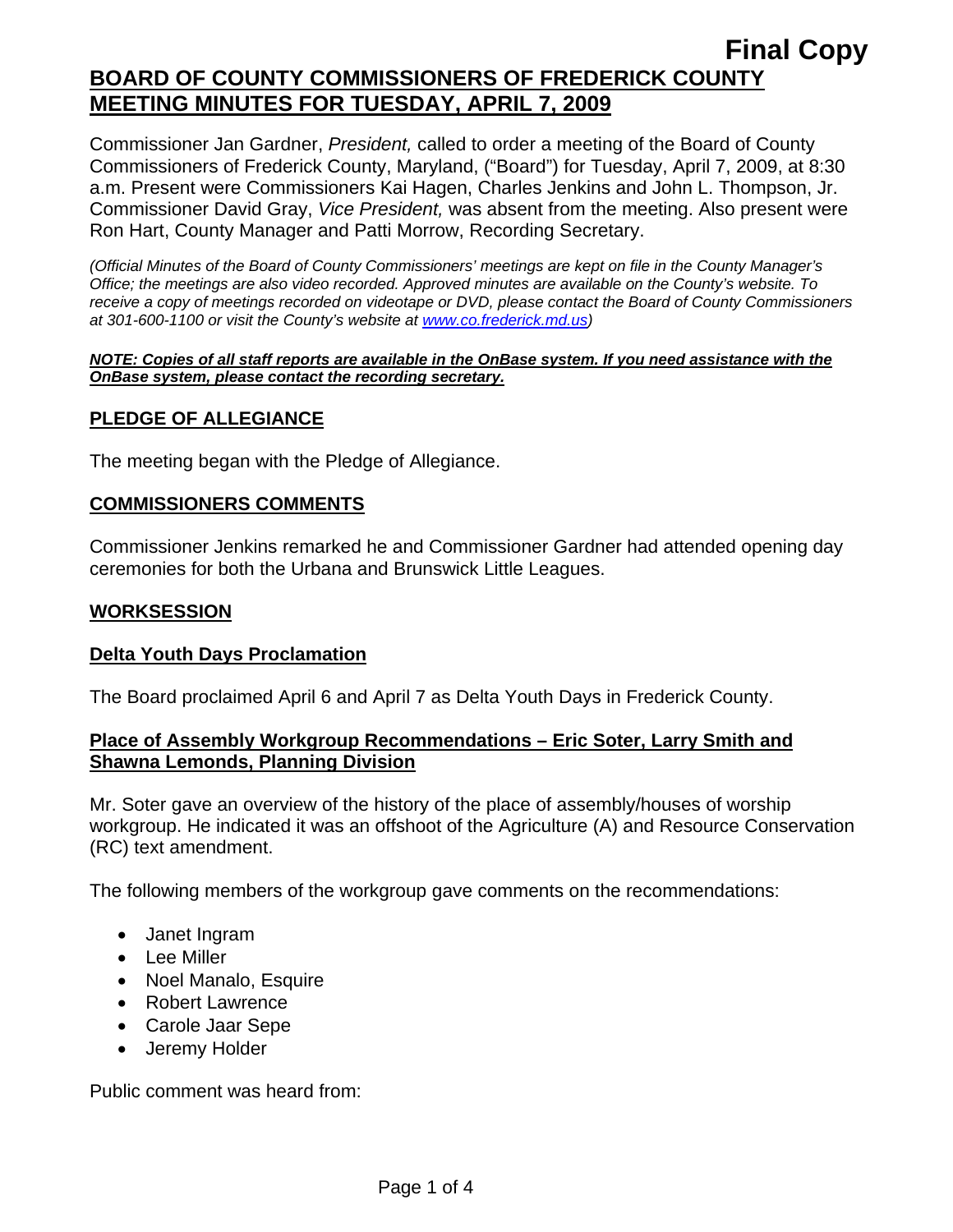## **Final Copy BOARD OF COUNTY COMMISSIONERS OF FREDERICK COUNTY MEETING MINUTES FOR TUESDAY, APRIL 7, 2009**

- Robert Lawrence
- Janet Ingram
- Tim May
- Lee Miller
- Reverend Paul Munday, Frederick Church of the Brethren
- Shelly Henning
- Erica Henning
- Janice Wiles
- Richard Fredericks
- Sallie Fredericks
- Ashley Manicinelli, Esquire (Workgroup member)
- Erin Brice
- Dr. Yolanda Campbell
- Jim Mackintosh (Workgroup member)
- Pastor Roger Record, Damascus Road Church
- Cindy Less, Frederick Church of the Brethren
- Robert Ryan
- Jenny Pefly
- Sue Oehmig, Executive Director, Hope Alive
- Paul Henny

Commissioner Jenkins moved to exempt places of worship from the changes to the new zoning ordinance. The motion died for lack of a second.

Commissioner Hagen moved to treat civic community centers and civic service clubs under the original floating zone process presented by staff. Commissioner Thompson seconded the motion that failed 0-4 with Commissioners Gardner, Hagen, Jenkins and Thompson opposed and Commissioner Gray absent.

Michael Chomel, Office of the County Attorney, and Larry Smith, Planning Division, commented on the floating zone issue.

Commissioner Thompson moved to table the issue. Commissioner Jenkins seconded the motion that failed 1-3 with Commissioners Gardner, Hagen and Thompson opposed and Commissioner Gray absent.

(Commissioner Gardner passed the gavel to Commissioner Hagen.)

Commissioner Gardner made a motion to suggest that the civic community centers and civic service clubs be a permitted use as a special exception in A zoning districts and the Residential (R1, R3, R5, R8, R12), Village Commercial (VC) and General Commercial (GC) districts would be subject to site development plan approval (PS). Commissioner Hagen seconded the motion that passed 4-0 with Commissioner Gray absent.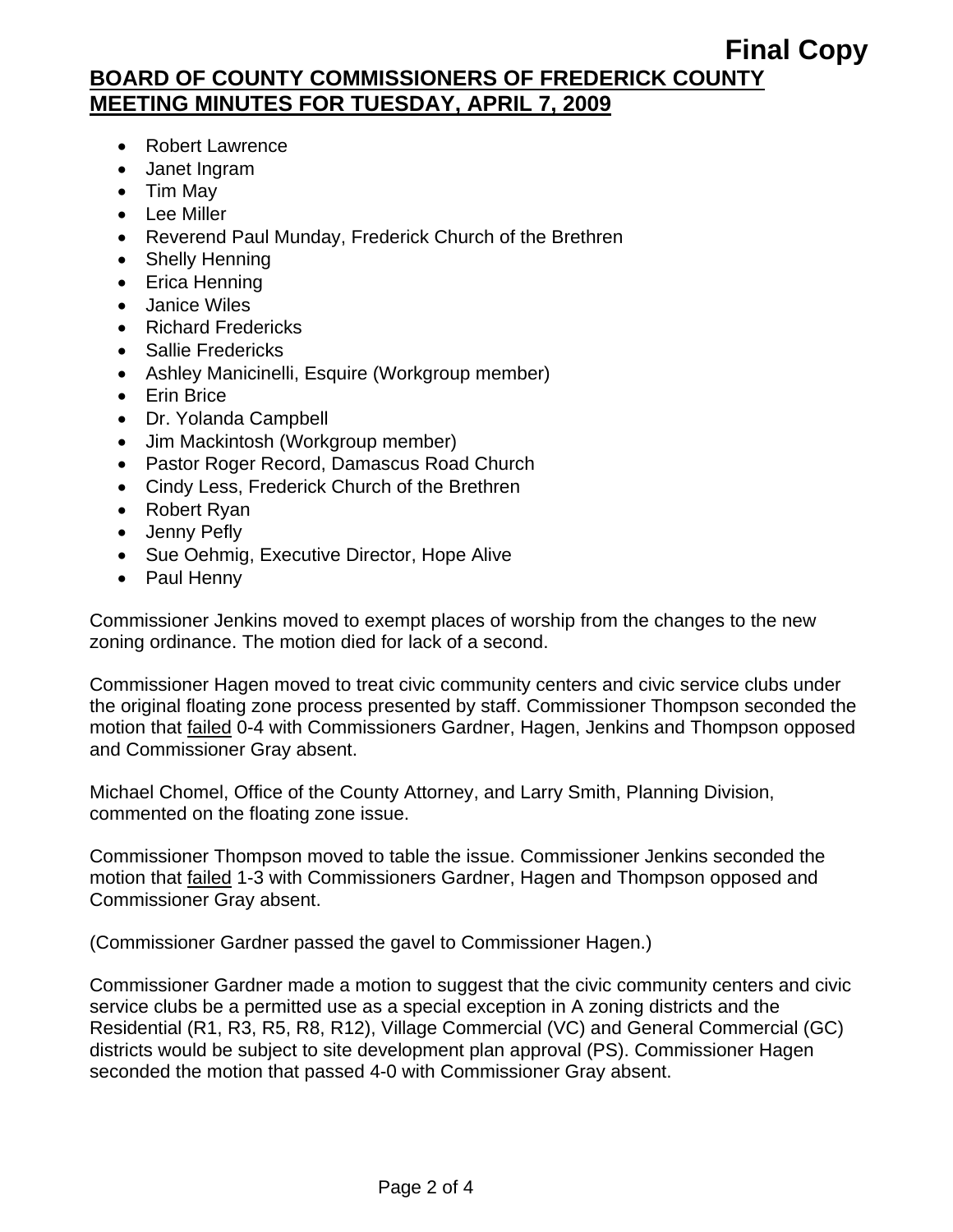## **Final Copy BOARD OF COUNTY COMMISSIONERS OF FREDERICK COUNTY MEETING MINUTES FOR TUESDAY, APRIL 7, 2009**

Commissioner Gardner moved to have places of worship made a special exception in the RC districts and PS in all A, R, VC, GC and Light Industrial (LI) districts with the understanding any non-customary accessory uses in any of the districts, would go through the special exception process. Commissioner Thompson seconded the motion.

Commissioner Thompson requested to divide the question.

Mark Depo, Planning Division, commented on the R3 district.

The vote on all zoning districts except R-3 passed 4-0 with Commissioner Gray absent. The vote on the R-3 zoning district failed 2-2 with Commissioners Jenkins and Thompson opposed and Commissioner Gray absent. The R3 district would remain a principle permitted use with site development plan approval.

### **Agriculture (A) and Resource Conservation (RC) Zoning Districts Use Tables and Definitions – Eric Soter, Larry Smith and Shawna Lemonds, Planning Division**

Ms. Lemonds reviewed with the Board the recent changes made to the text amendment applying to land uses permitted within the A and RC zoning districts.

By consensus, with Commissioner Gray absent, the Board approved the language for impervious surface calculations.

Public comment was heard from:

- Rand Weinberg, Esquire, Weinberg and Miller
- Anne Rollins, Esquire, Miles and Stockbridge
- Tom Lynch, Esquire, Miles and Stockbridge

Colby Ferguson, Economic Development Division, and Mark Depo, Planning Division, commented on a proposed brewery in the A zoning.

### **COMMISSIONERS COMMENTS**

None.

### **PUBLIC COMMENTS (3 MINUTE PRESENTATION)**

None.

### **QUESTIONS – PRESS**

None.